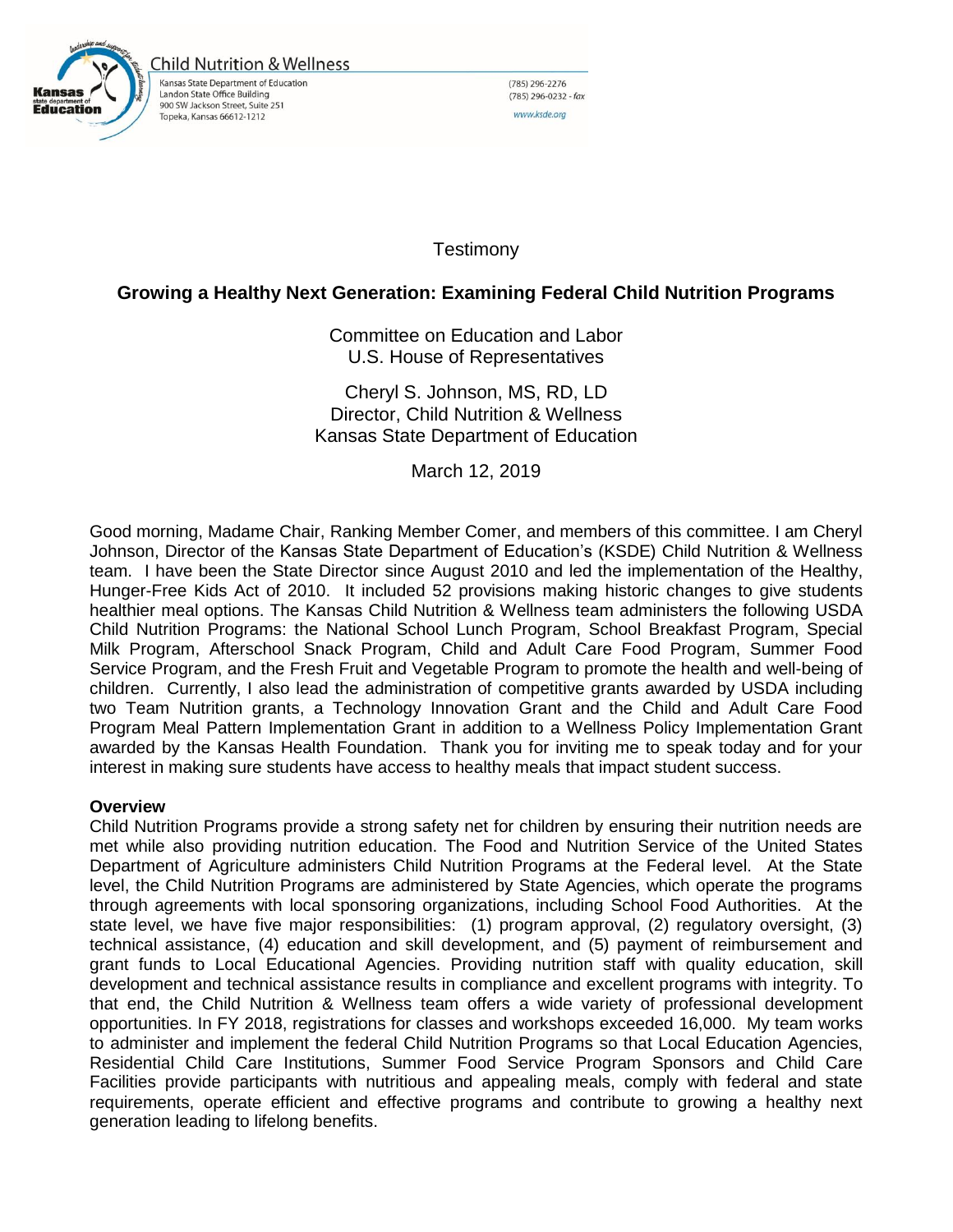March 12, 2019 Page 2

## **Federal Reimbursement**

Schools that participate in the school nutrition programs receive reimbursement from USDA for each meal and or snack served to eligible students based on their free, reduced price, or paid status. Current National School Lunch Program reimbursement rates are: free lunch, \$3.41; reduced price lunch, \$3.01 and paid lunch, \$0.4125. Schools that are certified to be in compliance with the Program meal pattern receive an extra 6 cents per lunch served. The extra 6 cents is included in the rates listed above. All Kansas schools are certified as meeting the federal meal pattern requirements. USDA Foods also contribute to school meals currently at the rate of \$0.2350 per lunch. In return, schools must serve meals and/or snacks that meet federal meal pattern requirements, and offer the meals at a free or reduced price to eligible children.

## **Nutrition Standards**

Decisions about the specific foods to serve and the methods of preparation are made by local School Food Authorities. Nutrition Standards are based on the *Dietary Guidelines for [Americans](http://www.cnpp.usda.gov/2015-2020-dietary-guidelines-americans)* and the science-based recommendations made by the Institute of Medicine. The Nutrition Standards for School Meals are a food-based menu planning system based on a meal pattern containing specific food group components. These components are meat/meat alternate, vegetables, fruits, grains and milk. Schools must offer the food components in specified quantities to meet nutrition goals. Portion sizes are established for three age/grade groups.

The USDA Final Rule *Child Nutrition Programs: Flexibilities for Milk, Whole Grains, and Sodium Requirements* (FNS-2017-0021) increased menu planning flexibility in the National School Lunch Program, School Breakfast Program, and other Federal child nutrition programs effective School Year 2019-2020. The rule:

- Provides the option to offer flavored, low-fat milk to children participating in the school meal programs, and to participants ages six and older in the Special Milk Program for Children and the Child and Adult Care Food Program;
- Requires that half of the weekly grains in the school lunch and breakfast menu be whole grainrich; and
- Provides more time to reduce sodium levels in school meals.

Kansas schools are doing an excellent job implementing the nutrition standards and serving tasty meals but have expressed appreciation for these small tweaks to the nutrition standards. Many have indicated that they will continue to offer more than the minimum required 50% whole grain-rich products. Schools welcome the opportunity to reintroduce favorite items of students which had been removed from the menu due to lack of acceptance when made with a whole grain-rich ingredient. Homemade macaroni and cheese and chicken and noodles are two examples. Industry has been working hard to reduce sodium levels in food products. This final rule provides more time for research and development of tasty options that students will eat. Allowing flavored, low-fat milk to be offered as a milk choice may result in increased consumption. As the Director of a State Agency, it is appreciated when flexibilities are put into permanent regulation as opposed to being allowed via a waiver. Waivers take a great deal of State Agency and Local Educational Agency resources to write, process, review for approval and then collect and report data.

## **Smart Snacks in Schools**

The Healthy, Hunger-Free Kids Act of 2010 gave USDA the authority to regulate other foods in the school environment. Sometimes called "competitive foods", these include foods and drinks sold in a la carte lines, vending machines, snack bars, concessions stands and fundraisers during the school day. Monitoring foods sold outside the school nutrition program has increased time required to complete the State Agency Administrative Review and increased the recordkeeping burden for the Local Educational Agency to track nutritional content of foods sold outside the school meal programs. Currently not all food items, only the entrée, that are a part of the reimbursable meal are allowed to be sold a la carte. This is confusing to school personnel and students. For example, broccoli with cheese served as part of the reimbursable meal, cannot be sold separately on the a la carte line.

Child Nutrition & Wellness, Kansas State Department of Education, www.kn-eat.org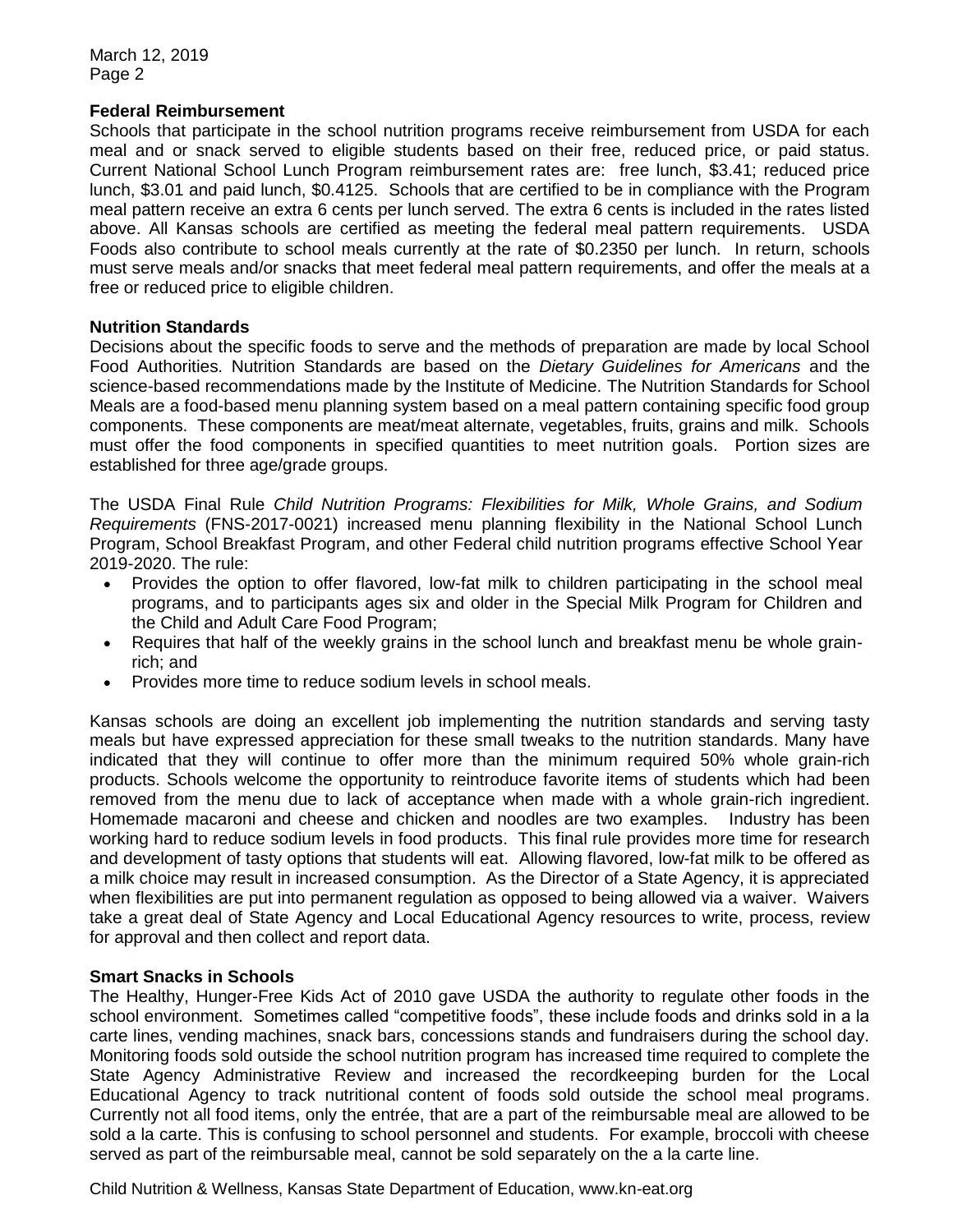March 12, 2019 Page 3

## **Administrative Reviews**

Monitoring to ensure compliance and program integrity is an important responsibility of the State Agency. Currently, law requires State Agencies to conduct Administrative Reviews of all Local Educational Agencies that operate the National School Lunch Program at least once during a threeyear review cycle. The Kansas State Department of Education has allowed full use of federal funds resulting in the Child Nutrition & Wellness team being adequately staffed to complete the required reviews in the 3-year review cycle. I would like to express appreciation to USDA FNS for adopting customer service as a strategic priority and listening to concerns from state agency directors across the country. The recent policy memo SP 12-2019: Flexibility for the Administrative Review Cycle Requirement provides guidance to State Agencies who have determined that the 3-year review cycle hinders effective allocation of State Agency resources and negatively impacts program management. USDA FNS will allow State Agencies to request waivers of the 3-year review requirement and extend the review cycle. This is another instance where a waiver is required and it would reduce State Agency burden if this could be put into regulation.

## **Streamlining and Need for Consistency**

This same policy memo also noted that USDA FNS "strongly encourages" State Agencies to coordinate internally when they administer multiple programs to identify opportunities to streamline the review and participation requirements for Child Nutrition Programs. Specifically, USDA FNS encourages states to allow Local Educational Agencies to align Child Nutrition Program administrative activities and perform different monitoring activities concurrently, such as administering Procurement Reviews and Administrative Reviews at the same time. KSDE currently aligns the Procurement Review with the Administrative Review to decrease burden for Local Educational Agencies per request. This has taken increased State Agency resources to provide technical assistance and has increased the length of the Administrative Review for State Agencies and Local Educational Agencies.

In Kansas, we are working to streamline the review and program renewal processes. An increasing number of Local Educational Agencies who participate in the School Nutrition Programs are now also implementing the Summer Food Service Program and the Child and Adult Care Food Program. To decrease burden on the Local Educational Agency, KSDE is working to develop one application for multiple programs instead of three separate applications. Local Educational Agencies administering multiple programs have indicated they could operate more efficiently if their site review and reporting requirements could be streamlined. Burden could be reduced in administering the Summer Food Service Program in rural communities and access increased if flexibilities were available regarding congregate meal requirements.

While many of the Child Nutrition Program regulations are the same, it is challenging to streamline when there are miniscule program differences. This causes a great deal of confusion when a Local Educational Agency administers multiple programs. It would be helpful if there could be consistency between programs. Examples include:

- The Child and Adult Care Food Program meal pattern for Pre-K requires more meat/meat alternate than the meal pattern for K-5 in the National School Lunch Program.
- Milk fat and flavor requirements are not consistent between programs. In the Summer Food Service Program, there are no restrictions on fat content or flavor of milk served. Flavored milk cannot be served in the Child and Adult Care Food Program. The National School Lunch Program allows skim and low-fat flavored and unflavored milk as long as there is one unflavored option.
- The National School Lunch Program allows 2 ounce equivalent grain based desserts per week, while the Child and Adult Care Food Program does not allow any grain based desserts. For instance, granola bars cannot be served for Child and Adult Care Food Program At-Risk Afterschool Meals but students can have a granola bar as a part of the National School Lunch, Breakfast and Afterschool Snack Programs.